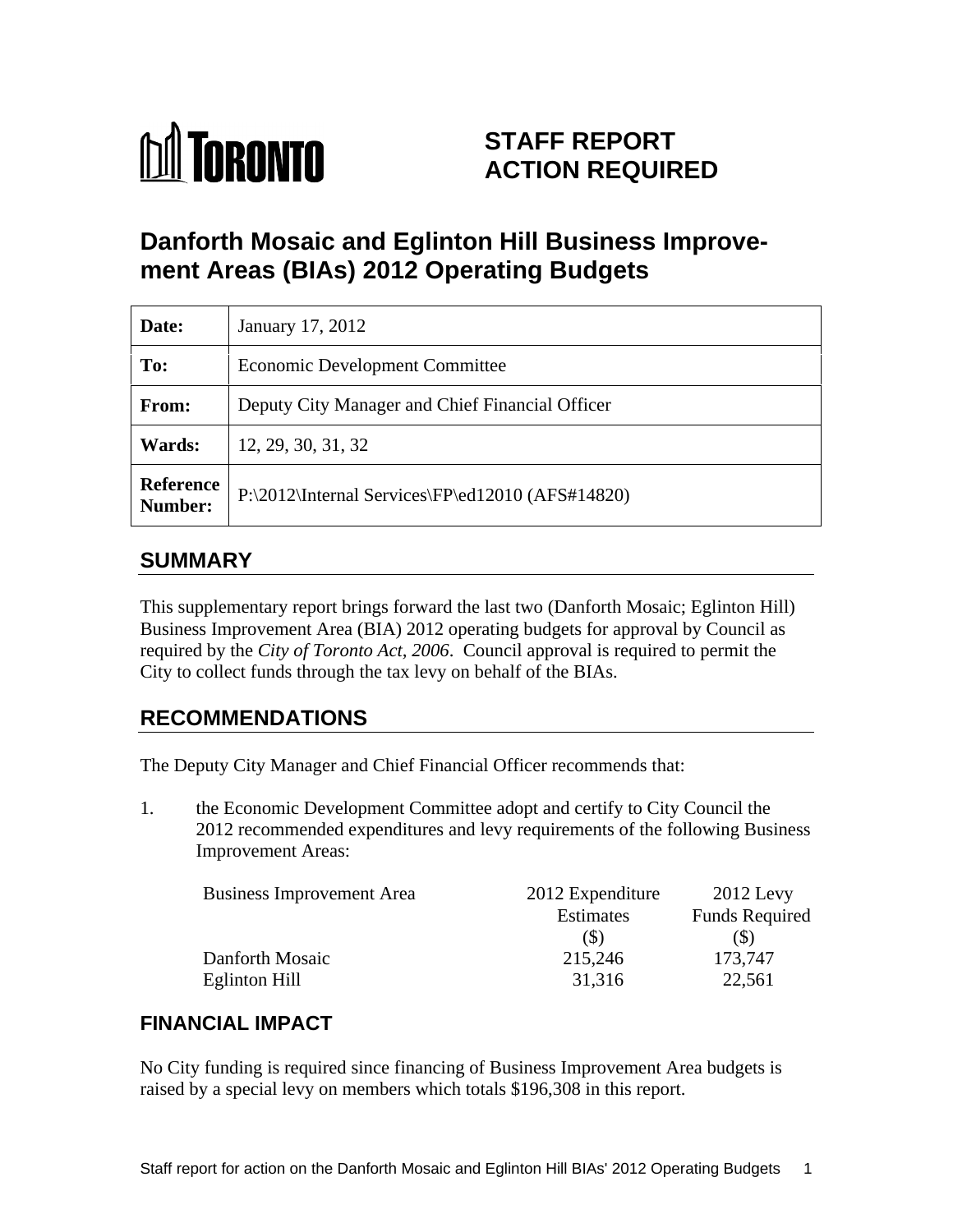#### **DECISION HISTORY**

The City of Toronto Municipal Code Chapter 19 and the *City of Toronto Act, 2006* require that BIA operating budgets be approved by Council. General membership and Board of Management meetings at which the BIA 2012 budgets were approved are set out below:

Appendix A includes a summary of the BIA budgets discussed in this report, including a calculation of their net levy requirements.

#### **COMMENTS**

The *Danforth Mosaic BIA* 2012 Operating Budget was approved at meetings of the BIA's Board of Management on January 9, 2012 and its general membership on January 16, 2012. The proposed budget reflects the BIA's desire to increase expenditures for staffing the BIA office and for street floral presentation to beautify the area. To support these initiatives, the BIA proposes a 28% increase in the budget of expenditures to \$215,246 and revenues of the same amount derived from a 25% increase in the levy requirement to \$173,747, the appeal provision surplus of \$9,499 that the City is returning, expected GST recoveries of \$12,000 and utilizing \$20,000 of accumulated surplus funds. Budgeted expenditures include \$77,450 for general BIA administration and staffing the BIA office with a permanent full-time person; \$3,000 for seasonal lighting improve ments; \$80,000 for flowers and floral care for the planters; \$15,000 for graffiti removal; and \$24,000 for marketing and promotional initiatives. It is recommended that the Danforth Mosaic BIA's 2012 budget of expenditures totalling \$215,246 and a BIA levy of \$173,747 be approved.

The *Eglinton Hill BIA* 2012 Operating Budget was approved at meetings of the BIA's Board of Management on November 15, 2011 and its general membership on January 10, 2012. The proposed budget supports the BIA's objectives to continue developing strong community bonds between the various ethnic groups in the area through holding regular family events and festivals throughout the year and to promote a clean and safe environment for people to shop and do business in the area. Budgeted expenditures include \$11,565 for general BIA administration; \$1,000 for new banners; \$8,200 for capital maintenance; and \$8,500 for marketing and advertising initiatives and promotional events. To fund these expenditures, the BIA proposes an increased levy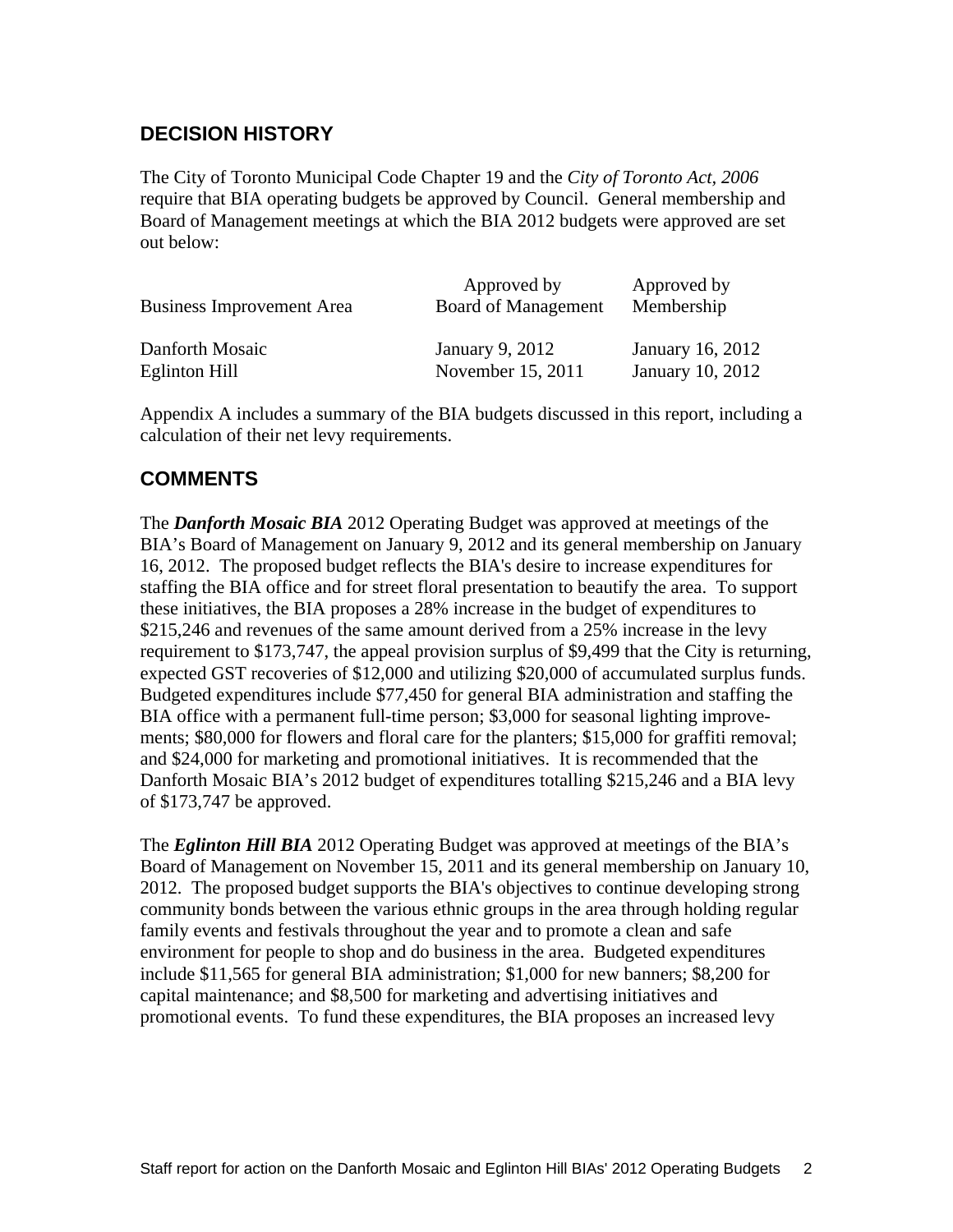requirement of \$22,561 and use its remaining accumulated surplus funds of \$7,737 plus the appeal provision surplus of \$1,018 that the City is returning to the BIA. It is recommended that the Eglinton Hill BIA's 2012 budget of expenditures totalling \$31,316 and a BIA levy of \$22,561 be approved.

#### **CONTACT**

e-mail: jskinne1@toronto.ca e-mail: mmajor@toronto.ca

Judy Skinner and Mike Major Mike Major Manager, Financial Planning Manager, Business Improvement Areas Financial Planning Division<br>
Economic Development and Culture Phone: 416-397-4219 Phone: 416-392-0623 Fax: 416-392-3649 Fax: 416-392-1380

 $\overline{\phantom{a}}$  , we are the contract of the contract of the contract of the contract of the contract of the contract of the contract of the contract of the contract of the contract of the contract of the contract of the cont

Nick Naddeo Manager, Revenue Accounting & Collection Revenue Services Division Phone: 416-395-6789 Fax: 416-395-6703 e-mail: nnaddeo@toronto.ca

#### **SIGNATURE**

Cam Weldon Deputy City Manager and Chief Financial Officer

#### **ATTACHMENTS**

Appendix A – BIA Budget Summary